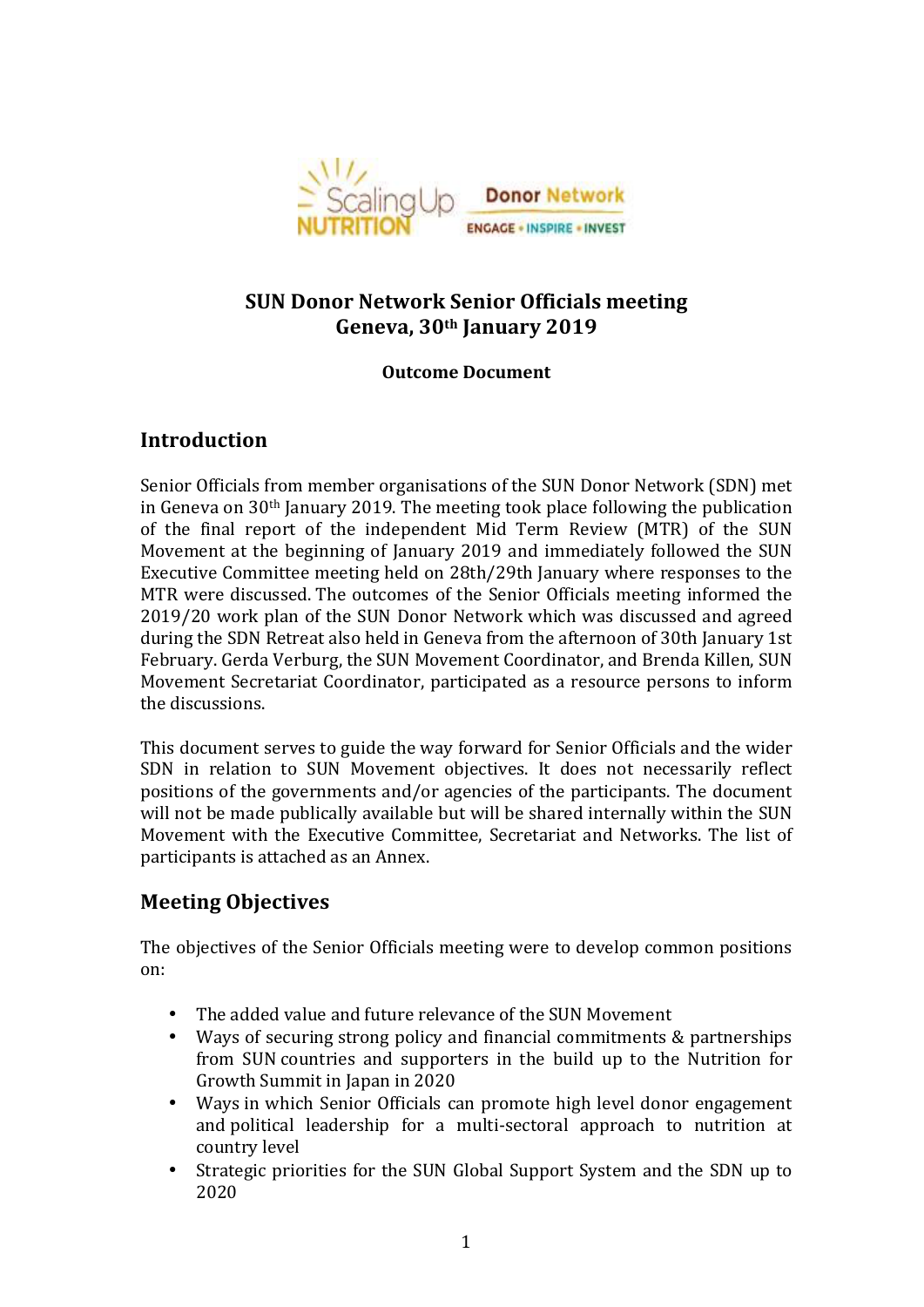## **Outcomes**

## **Added value of the SUN Movement to date**

Consistent with the findings of the SUN Mid Term Review, we recognise the SUN Movement has added most value to date in helping to:

- Increase awareness of the contributions that multi-sectoral investments in nutrition can make to economic growth and sustainable development;
- Promote high level political commitment, leadership, ownership and accountability on nutrition at country level;
- Bring a wide range of stakeholders together at national and increasingly at sub-national levels to develop, resource, implement and learn from multisectoral policies and actions;
- Improve the quality and coherence of policies and plans informed by evidence and learning.

We consider the nature of SUN as a Movement, bringing together a wide range of actors in support of country led plans, is very appropriate in the SDG era. However, progress is highly variable between countries and at risk from waning political leadership. There is an urgent need for revitalisation and improved ways of working. There is a need to resurrect and communicate the original guiding principles of the SUN Movement to ensure that national governments are truly in the lead, external stakeholders are aligning their actions with national priorities and commitments are turned into scaled up actions and improved nutrition. The Movement also still needs to fulfil its potential in promoting equity, equality and non-discrimination for all, with women and girls at the centre of nutrition actions.

#### **Relevance of the SUN Movement post 2020**

We believe that the SUN Movement will continue to be relevant in the future as nutrition is an enabler for most of the Sustainable Development Goals (SDGs). We discussed the importance of the SUN Movement being able to articulate and demonstrate its added value and examples of impact. It is important that the Movement and its support structure evolve to meet the shifting needs and priorities of SUN governments and this must be interrogated closely through the Strategic Review including the fit with existing structures and initiatives.

Recognizing that: all countries experience malnutrition in at least one of its forms; there is a need for a multi-sectoral approach across government to tackle all forms of malnutrition; the universality of the SDGs prompts explicit consideration of policy coherence issues; there is a need for cooperation between countries as promoted through the SUN Movement; we welcome an inclusive process led by the SUN Executive Committee to assess the option of progressively opening up membership to all countries, including donor countries.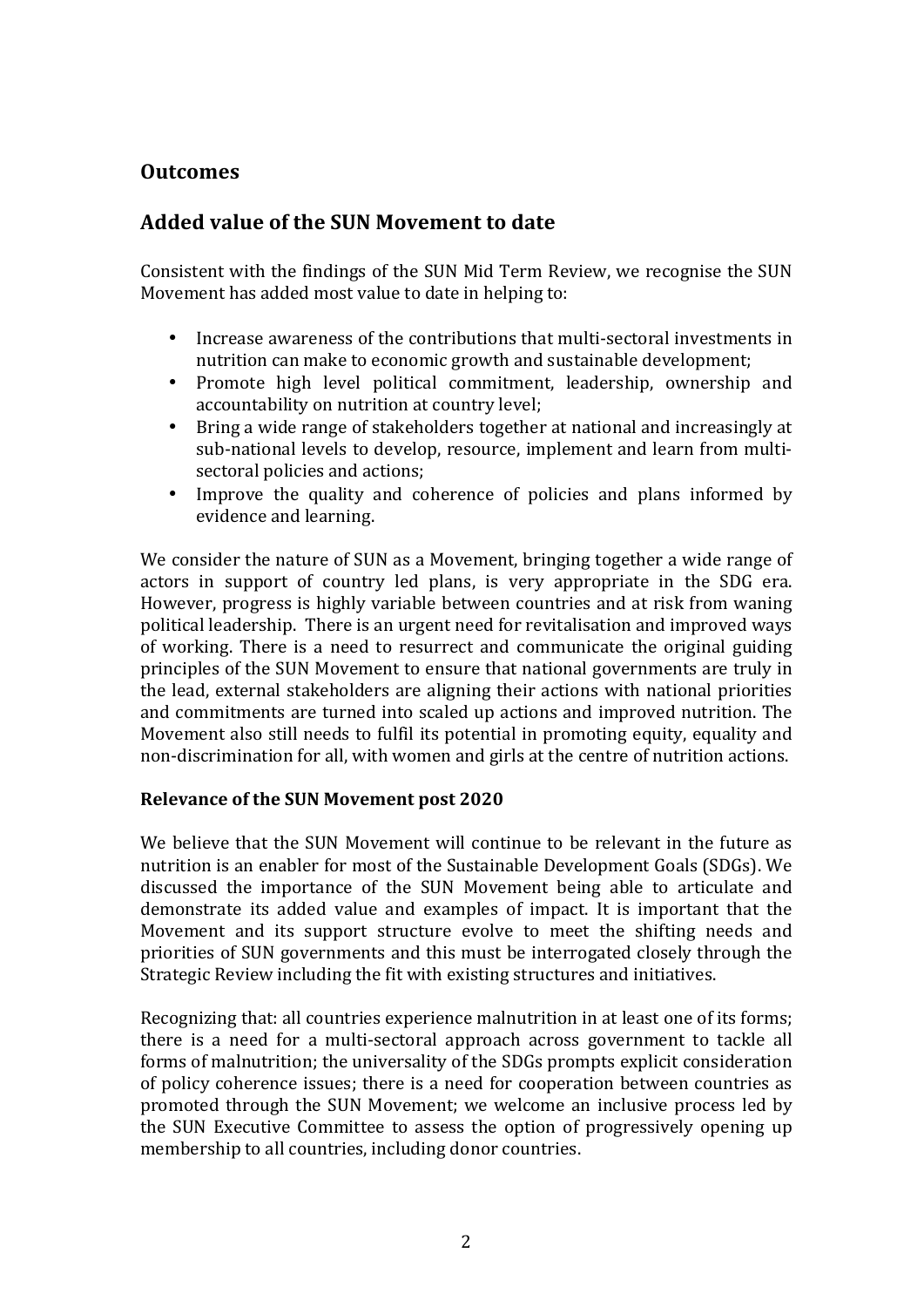#### Policy, financial and technical commitments at Nutrition for Growth 2020

We believe that increased commitments, action and broad SDG results realisation should be on going in the context of the Decade of Action on Nutrition. At the same time, we also recognise the value of high-level political events, such as the Nutrition for Growth Summit  $(N4G)$  in Japan in 2020, as valuable moments to mobilise stakeholders, review progress and generate new momentum and policy, technical and financial commitments in order to achieve World Health Assembly global targets by 2025, SDGs and other international goals related to nutrition.

We sincerely appreciate the commitment of the Government of Japan to host the Summit and to involve members of the international community in the preparation process. We stand ready to provide all possible support, recognising the success of the event requires a collective effort. We support the five thematic issues identified for the sharing and development of good policies and practices (nutrition within Universal Health Coverage; food systems for healthy diets; fragile and conflict affected states; data driven accountability; and new and innovative financing). We pledge to explore opportunities for making substantial commitments at N4G 2020 and to encourage others, including SUN country governments, to do likewise.

N4G 2020 is critical moment for enhancing commitments on nutrition. However, there are other nutrition specific and wider development opportunities during the next two vears to make the case for investment in nutrition, such as the replenishment of The Global Fund; the Financing for Development Forum; the High Level Political Forum on the SDGs; the UN General Assembly; the Universal Health Care Forum. The SUN GSS is encouraged to map such global and regional events and provide policy messages and examples of success to guide joint efforts.

We welcome the plan of the SUN Movement Coordinator to visit the capitals of donor countries during 2019 to meet with high level politicians to raise awareness and will provide all support possible to facilitate successful outcomes.

### **Promoting high level donor engagement at country level**

There is a need to ensure that attention to nutrition as a major development and humanitarian issue is sustained as much as possible within our own agencies at national and global levels and that we are contributing directly or indirectly to high level political leadership on nutrition in Lower and Middle Income Countries, including SUN countries and creating financial incentives.

Where relevant, we will encourage senior officials at country level, within our own agencies, to elevate and maintain nutrition as a priority in country strategies and to encourage governments of SUN countries and other stakeholders to do likewise within their national sustainable development strategies and plans.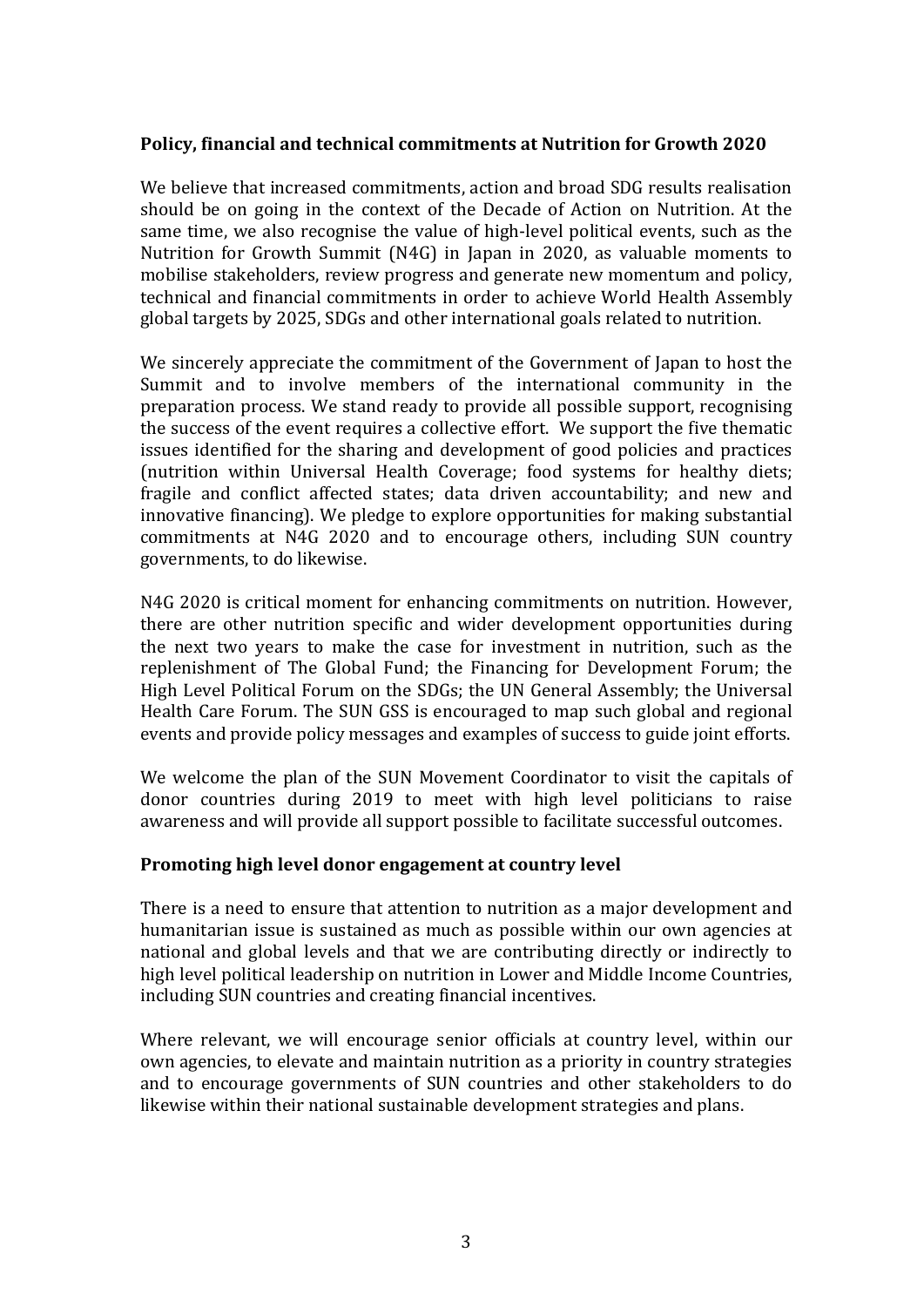### **Strategic priorities for the SUN Movement Global Support System**

We welcome efforts to strengthen the collaboration between different elements of the SUN Global Support System (GSS) through the development of the Collaboration Framework 2019/20, with its focus on

- Promoting sustained high-level political leadership & commitments (policy, financial, technical) in the build up to N4G 2020;
- Increasing capabilities to scale up nutrition actions and outcomes at national and sub-national levels through the sharing of evidence and learning and improved quality and coordination of technical assistance;
- Establishing shared priorities and actions, and building cooperation between SUN countries.

To be successful we believe it is essential to better harness the resources and capacities that already exist within members of stakeholder networks at national and global levels, including within donor agencies, the UN, businesses and civil society organisations. We agree with the conclusion of the Mid Term Review that all stakeholders need to scale up their contribution to SDG related nutrition targets and better align their actions with national priorities and plans.

Given limited resources it is necessary to find an appropriate focus and balance between provision of support to all SUN countries and the concentration of support capacities so as to achieve and demonstrate significant impact.

We welcome efforts to scale up and improve coordination to strengthen Multi-Stakeholder Platforms for nutrition. In particular, we encourage continued discussion on how best to use the SUN Movement Pooled Fund to achieve impact in nutritionally vulnerable communities especially at subnational level, including through the provision of technical assistance.

Building on the development of the GSS Collaboration Framework, with a view to increased efficiency and effectiveness, we encourage the different elements of the GSS to progressively develop common objectives, integrated work plans, budgets and a common results framework. We recognise the potential benefits of avoiding separate reporting to different donors.

We would welcome more regular, on-going strategic dialogue between SUN donors and the SUN Movement Coordinator to ensure the two-way sharing of information and experiences and to promote strategic synergies in our work at country, regional and global levels.

We encourage the GSS to collate and communicate examples of success from SUN countries in tackling malnutrition and examples of where the GSS has added value and contributed to improved capabilities to scale up nutrition at national and subnational levels. This is vital for continuing to make the case for investment in nutrition and for the funding of SUN support structures.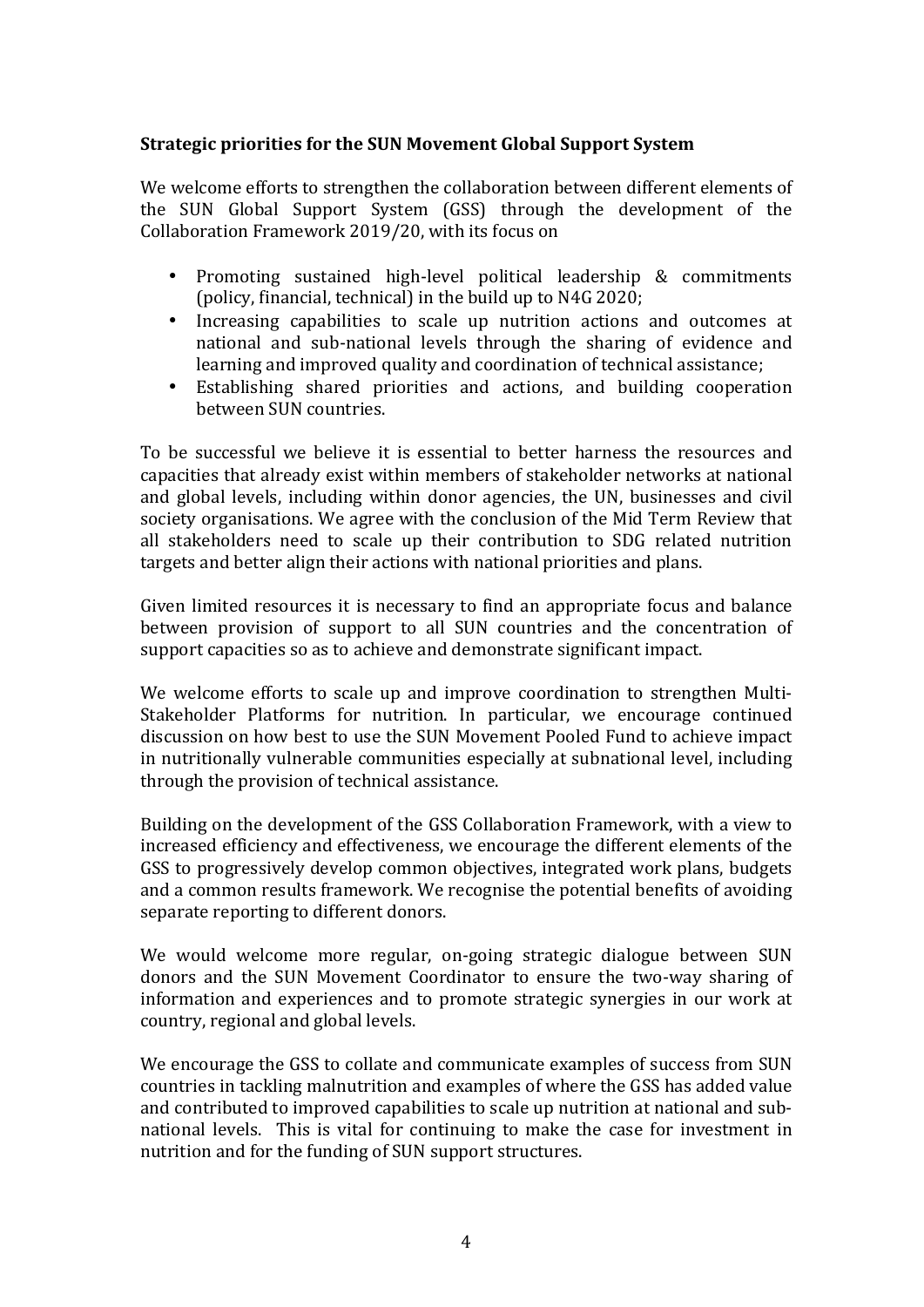We appreciate efforts to strengthen the role of the SUN Executive Committee in supporting and overseeing the implementation of the SUN Strategy and Roadmap and promoting the coherence and effectiveness of the SUN Global Support System. We welcome the outcomes of the Executive Committee meeting held on  $28<sup>th</sup>/29<sup>th</sup>$ January 2019. Key actions that could be taken by members of the SDN to help take forward these outcomes are identified below.

### **Strategic priorities for donors and their networks at national and global** levels

We acknowledge the finding of the Mid Term Review that donors need to pay more attention to what we could and should do differently to contribute to the objectives and goal of the SUN Movement. We consider that the Strategic Objectives in the  $2018$  SDN work plan continue to be relevant for the next two years. In its 2019/20 work plan, we encourage the SUN Donor Network, in alignment with the SUN GSS Collaboration Framework, to develop actions to:

- promote high level political leadership, commitments and policy coherence, including through high level donor engagement on nutrition at country level;
- where possible and appropriate, improve the scale, coordination and alignment of donor financial and technical assistance in Lower and Middle Income Countries, including SUN countries;
- promote connections and dialogue between our own government departments on how to address the burden of malnutrition in our own countries;
- propose messaging on key thematic areas, in particular those which are the focus of N4G 2020;
- help collate success stories which can be used to make the case for investment in nutrition across sectors;
- support the SUN Movement to enhance its added value, including through participation in the design of the forthcoming Strategic Review.

We also invite the SDN to develop a work plan and resource materials for the Senior Officials group to guide and support us in our efforts to promote the integration of nutrition as a cross-sectoral priority within economic and social development agendas. We support regular opportunities to engage with the SDN to discuss issues relevant to the SUN Movement and progress on the SDN work plan, as well as review current evidence in the fields of nutrition and food security.